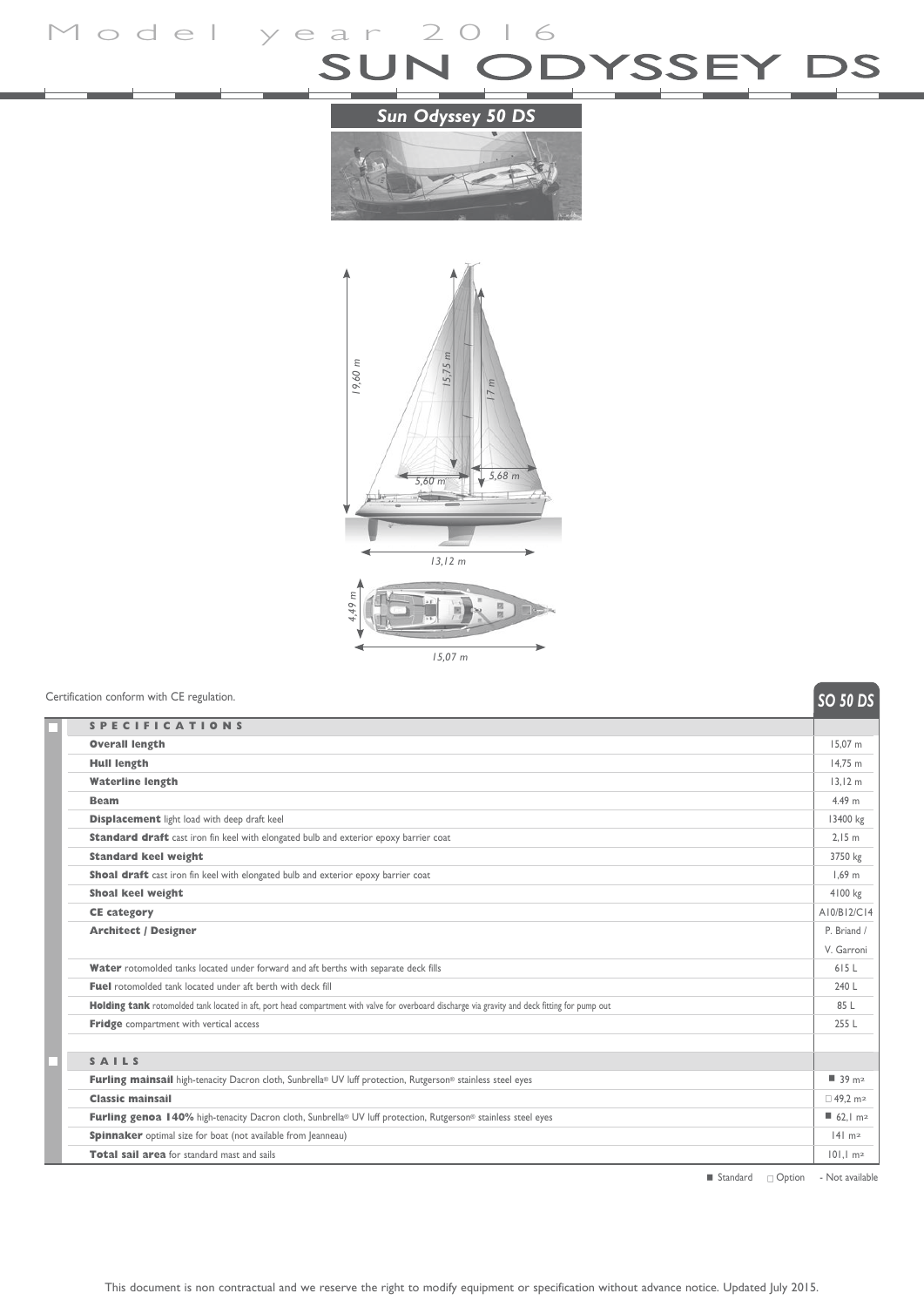| WINCHES                                                                                                                                                                                                                       |          |
|-------------------------------------------------------------------------------------------------------------------------------------------------------------------------------------------------------------------------------|----------|
| <b>Genoa winches</b> 2 x Harken, self-tailing winches, size                                                                                                                                                                   | 60,2     |
| <b>Coachroof winches</b> 2 x Harken, self-tailing winches, size                                                                                                                                                               | 46,2     |
| <b>Electric genoa winches</b> 2 x Harken, 12v self-tailing in place of standard winches                                                                                                                                       | $\Box$   |
| <b>Electric coachroof winch</b> 1 x Harken, 12v self-tailing in place of standard winch to port                                                                                                                               | □        |
|                                                                                                                                                                                                                               |          |
| SAIL HANDLING                                                                                                                                                                                                                 |          |
| Genoa tracks adjustable Harken lead cars with control line lead aft to cockpit                                                                                                                                                | ш        |
| <b>Winch handles</b> $2 \times$ Harken handles with ball-bearing grip                                                                                                                                                         |          |
| Line jammers Spinlock, on both sides of coachroof with Harken return blocks                                                                                                                                                   | ш        |
| Mainsheet traveller long, roof-mounted Harken traveller with ball-bearing cars, control lines lead aft to cockpit                                                                                                             | ш        |
| Padeyes Wichard for spinnaker turning blocks, tweaker lines, pole downhaul                                                                                                                                                    | ٠        |
| Spinnaker deck hardware triple Spinlock jammer to starboard and an additional 3-sheave return block on deck                                                                                                                   | ш        |
| Asymmetrical spinnaker gear halyard, 2 sheets, tack line lead forward on deck, reinforced fitting on anchor roller, Harken blocks                                                                                             | α        |
|                                                                                                                                                                                                                               |          |
| <b>MAST AND RIGGING</b>                                                                                                                                                                                                       |          |
| <b>Furling mast</b>                                                                                                                                                                                                           | ш        |
| <b>Classic mast</b>                                                                                                                                                                                                           | α        |
| <b>Standing rigging</b> discontinuous 1x19 stainless steel wire                                                                                                                                                               | ٠        |
| <b>Backstay</b> fixed, double                                                                                                                                                                                                 | ٠        |
| Genoa furler with attachment to stemhead fitting and furling line lead aft to roof winch                                                                                                                                      | ٠        |
| Running rigging polyester topping lift, mainsail halyard, genoa halyard, mainsheet, genoa sheets                                                                                                                              | ш        |
| Releasable forestay for storm sail, attaches to padeye in front of the anchor locker, stay is equipped with quick release and adjustment mechanism, inner stay is attached to a padeye on starboard side deck when not in use | $\Box$   |
|                                                                                                                                                                                                                               |          |
| <b>COCKPIT &amp; DECK STORAGE</b>                                                                                                                                                                                             |          |
| Teak inlay on seating area, transom and transom steps                                                                                                                                                                         | ш        |
| Teak cockpit floor inlay                                                                                                                                                                                                      | 0        |
| Teak side decks hand-laid teak side decks                                                                                                                                                                                     | α        |
| Cockpit lockers I locker under bench seat to port and 2 lazerette lockers under the helm seats for technical access to steering system                                                                                        | ш        |
| Cockpit table folding injected fibreglass table with storage, cup holders, bottle holders, stainless steel handrail, courtesy lighting, 12v plug                                                                              | ш        |
| Teak cockpit table with all the same functions of above, but with teak leaves and top, Sunbrella® Taupe cover                                                                                                                 | □        |
| Gas locker room for 2 gas bottles with connection to gas system and cut-off valve under stove in the galley                                                                                                                   | ш        |
| Liferaft locker under teak grating between helm positions and access from opening transom steps                                                                                                                               | ٠        |
| <b>Wheels</b> 2 leather-covered steering wheels and compasses at each helm station                                                                                                                                            | ш        |
| Steering wheel covers Sunbrella® Taupe with zips for easy removal                                                                                                                                                             | 0        |
| Instrumentation dedicated space for instruments within easy reach of helm positions, room for GPS chartplotter mounted at aft end of cockpit table with easy viewing from each helm                                           | ш        |
| <b>Engine controls</b> throttle and engine panel includes RPM gauge, warning lights, ignition                                                                                                                                 | ш        |
| Swim ladder stainless steel folding ladder mounted on swim platform                                                                                                                                                           | ٠        |
| <b>Opening transom stairs</b> hinge up for access to liftraft, can be locked closed, access to optional generator door                                                                                                        | ш        |
| <b>Cockpit shower</b> retractable hot and cold water shower with tap                                                                                                                                                          | ٠        |
| <b>Cockpit cushions</b> Sunbrella® Sling Taupe cushions for seating area with attachment clips                                                                                                                                |          |
|                                                                                                                                                                                                                               | $\Box$   |
| Cockpit bimini Sunbrella® Taupe two tone with leather details, integrated LED lighting and stainless steel bows, retractable with storage cover                                                                               | $\Box$   |
| Cockpit sprayhood wide Sunbrella® Taupe two tone with leather details with vinyl windscreen with zip-out middle window for ventilation, retractable                                                                           | $\Box$   |
| Teak step on coaming                                                                                                                                                                                                          | PREMIÈRE |
| Anchor locker forward, lockable, room for anchor and tackle, integrated windlass area, holder for windlass handle                                                                                                             | ш        |
| Deep sail locker forward, accessible via opening deck hatch with lock, stainless steel ladder, lighting, access to windlass controls                                                                                          | ш        |
|                                                                                                                                                                                                                               |          |
| <b>DECK HARDWARE</b>                                                                                                                                                                                                          |          |
| <b>Bow pulpit</b> open, stainless steel                                                                                                                                                                                       | ш        |
| <b>Stern pulpits</b> stainless steel with buoy bracket                                                                                                                                                                        | ш        |
| <b>Outboard engine bracket</b> for stern pulpit                                                                                                                                                                               | □        |
| Windlass LEWMAR 1500W combination rope and chain 12mm, vertical-mounted in the anchor locker with above-deck line drum, hand-held remote, manual handle                                                                       | ш        |
| Windlass control second windlass control mounted in cockpit with chain counter for easy, short-handed anchoring                                                                                                               | □        |
| Anchor roller double stainless steel fitting with self-launching roller for hands-free launching and retrieving                                                                                                               | ш        |
| Anchoring kit Delta anchor 25 kg with 40 meters of 12mm chain and 50 meters of 22mm line                                                                                                                                      | □        |
| Lifelines double level of stainless steel lifelines with PVC coating and stainless steel stanchions                                                                                                                           | ш        |
| <b>Lifeline gates</b> opening gates on each side                                                                                                                                                                              | ш        |
| Toerail teak profile with integrated chocks and drainage for side deck                                                                                                                                                        | ш        |
| <b>Cleats</b> 6 x aluminium mooring cleats                                                                                                                                                                                    | ٠        |
| <b>Rubrail</b> for hull protection                                                                                                                                                                                            | 0        |
| <b>Mooring kit</b> fenders and docklines                                                                                                                                                                                      | $\Box$   |
| Handrails sculpted, long stainless steel handrails on coachroof for secure movement forward                                                                                                                                   | ٠        |

< Standard <sup>c</sup> Option - Not available

## *SO 50 DS*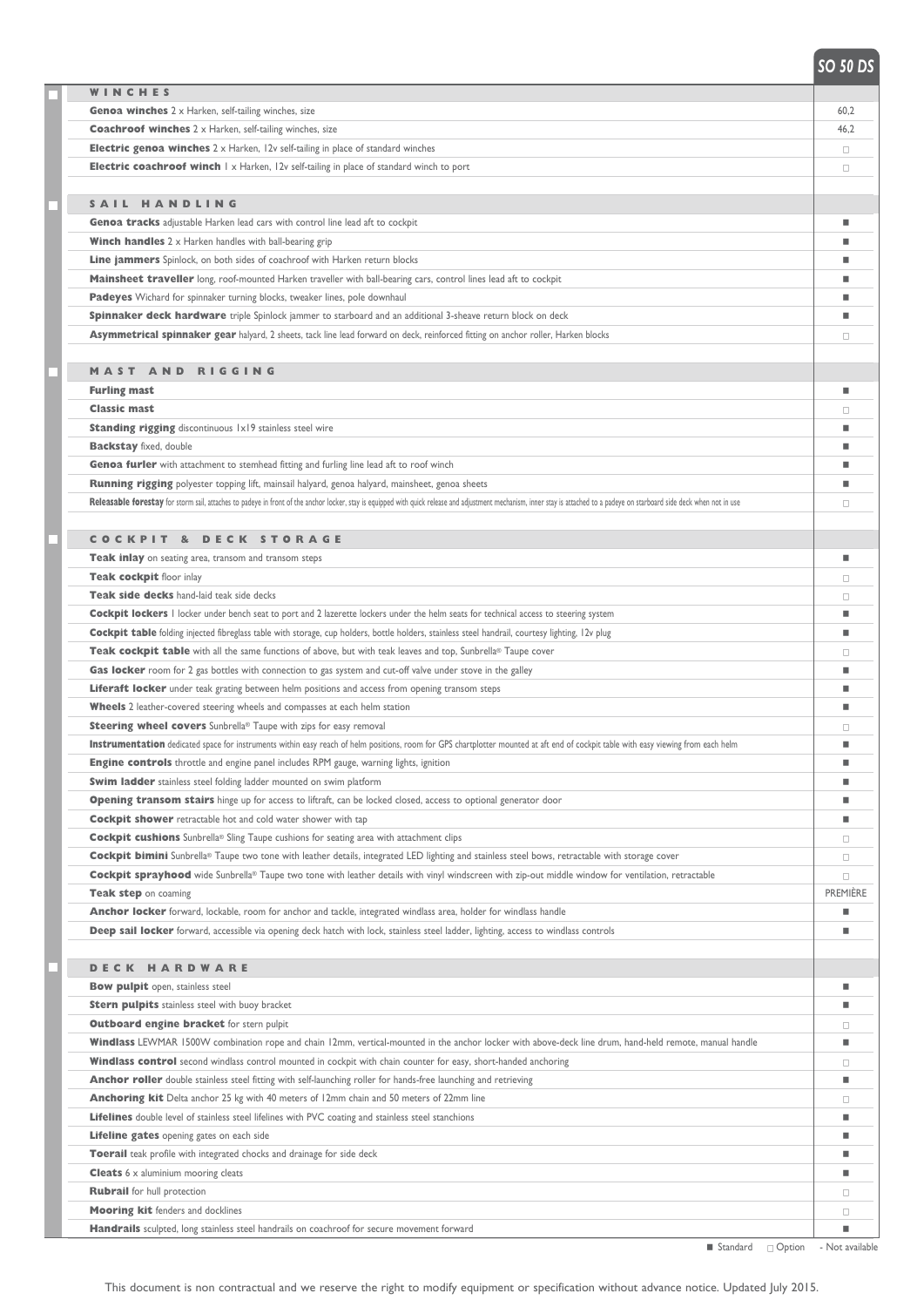*SO DS SO 50 DS*

| TECHNICAL FEATURES AND<br><b>OPTIONS</b>                                                                                                                               |                 |
|------------------------------------------------------------------------------------------------------------------------------------------------------------------------|-----------------|
| <b>CONSTRUCTION</b>                                                                                                                                                    |                 |
| Deck hand-laid fibreglass deck, ISO glecoat surface, discontinuous balsa block coring, interior fibreglass deck counter mould                                          |                 |
| Hull solid, hand-laid fibreglass, ISO glecoat surface, vinylester resin in outer skin protective barrier coat to protect against osmosis                               |                 |
| <b>Structure</b> 3 <sup>rd</sup> generation inner fibreglass grid, high-load zones cut out and relaminated, drainage system through structure,                         |                 |
| special emergency repair zone in keel area                                                                                                                             |                 |
| <b>LIGHTING</b>                                                                                                                                                        |                 |
| LED navigation lights and anchor light                                                                                                                                 | <b>PREMIERE</b> |
| Flush mounted LED chromed brass ceiling lights in saloon, head compartments and cabins                                                                                 |                 |
| On/off switches in saloon for overhead lights                                                                                                                          |                 |
| Red/white combination light for night vision at nav station                                                                                                            |                 |
| <b>ELECTRICAL</b>                                                                                                                                                      |                 |
| Red/white combination light for night vision at nav station                                                                                                            |                 |
| 12v alternator output                                                                                                                                                  | 125A            |
| Charge distributor/isolator                                                                                                                                            | ٠               |
| Engine start battery capacity                                                                                                                                          | 110 Ah          |
| Domestic battery bank capacity                                                                                                                                         | 345 Ah          |
| Extra 115 Ah domestic battery                                                                                                                                          | <b>PREMIÈRE</b> |
| Positive battery switch for engine bank, positive battery switch for domestic bank and negative general cut-off switch                                                 |                 |
| 220v shore power inlet with differential breaker                                                                                                                       |                 |
| 60A battery charger, multi-phase                                                                                                                                       | <b>PREMIÈRE</b> |
| Electrical panel with 12v breakers, 220v breakers, LCD display with 12v voltmeter, 12v consumption meter, fuel and water tank gauges, backlight                        |                 |
| One 220v and 12v plug per cabin, 220v plugs in galley, saloon and nav station                                                                                          |                 |
| 220v stainless steel microwave                                                                                                                                         | $\Box$          |
| Generator 6kw ONAN 220v located under the liferaft locker in the transom with special access panel, power selector switch and generator panel located at nav station,  |                 |
| exhaust separator with below waterline discharge for silent operation                                                                                                  | $\Box$          |
| <b>PLUMBING</b>                                                                                                                                                        |                 |
| Hot and cold pressurised water distributed through-out the boat via semi-rigid hose                                                                                    |                 |
| "heavy-duty" water pump and accumulator tank for consistent water pressure                                                                                             |                 |
| 40 litre hot water tank that is connected to engine heat exchanger and to 220v electrical system                                                                       |                 |
| Chromed shower faucets in washrooms                                                                                                                                    |                 |
| Shower sumps equipped with individual electric pumps and on-off switches                                                                                               |                 |
| Large manual pump marine toilets                                                                                                                                       |                 |
| Jabsco electric quiet-flush toilets in place of standard, available for each head compartment                                                                          | $\Box$          |
| 73 litre holding tank with gravity drain and deck fitting for other head compartments (port aft head equipped with standard tank), available for each head compartment | $\Box$          |
| <b>ENGINE</b>                                                                                                                                                          |                 |
| Yanmar 4JH4 TE 75 HP, sail drive 55Kw, turbocharged, latest generation of environmentally friendly engines                                                             |                 |
| 360 Docking system-Yanmar 4JH4 TE POD 120 engine with pivoting sail drive unit and joystick (includes bow thruster and auto pilot)                                     |                 |
| Fully soundproofed engine compartment with engine access behind stairwell and from aft cabin                                                                           | $\Box$          |
| Fuel/water separator                                                                                                                                                   |                 |
| Built-in muffler, forced air ventilation and stainless steel exhaust fitting aft                                                                                       |                 |
| Fixed 3-blade bronze propeller                                                                                                                                         |                 |
| 3-Blade folding propeller                                                                                                                                              |                 |
| Bow thruster                                                                                                                                                           | $\Box$          |
|                                                                                                                                                                        | $\Box$          |
| <b>COMFORT</b>                                                                                                                                                         |                 |
| Fixed hull ports with track-mounted curtains                                                                                                                           | 4               |
| <b>Opening cockpit and roof ports with curtains</b>                                                                                                                    | 6               |
|                                                                                                                                                                        | 3               |
| <b>Opening deck hatches</b> forward-facing with sun blinds and insect screens integrated into headliner<br><b>CD/radio/MP3 FUSION</b> player in saloon                 |                 |
| <b>Bose<sup>®</sup> 2.1 speaker</b> system ACCOUSTIMASS 3, speakers with base unit in saloon                                                                           | <b>PREMIÈRE</b> |
| <b>Cockpit speakers watertight</b>                                                                                                                                     | <b>PREMIÈRE</b> |
| <b>TV LED 23</b> " mounted on an articulating arm on main saloon bulkhead to port of the forward cabin doorway                                                         |                 |
|                                                                                                                                                                        | $\Box$          |
| <b>DVD player FUSION</b> in saloon (replaces standard CD player)                                                                                                       | $\Box$          |
| <b>Combination washer/dryer machine</b> 5kg 220v installed in bar forward of the nav station                                                                           | $\Box$          |
| Air Conditioning 220v 24000 BTU 2 units with digital controls and vents in saloon, forward and aft cabins                                                              | $\Box$          |
| Forced air heating I unit 5500 BTU and I unit 3900 Webasto® diesel heaters installed in cockpit lockers, vents in forward and aft cabin, saloon and head compartments  | $\Box$          |

 $\blacksquare$  Standard  $\Box$  Option - Not available